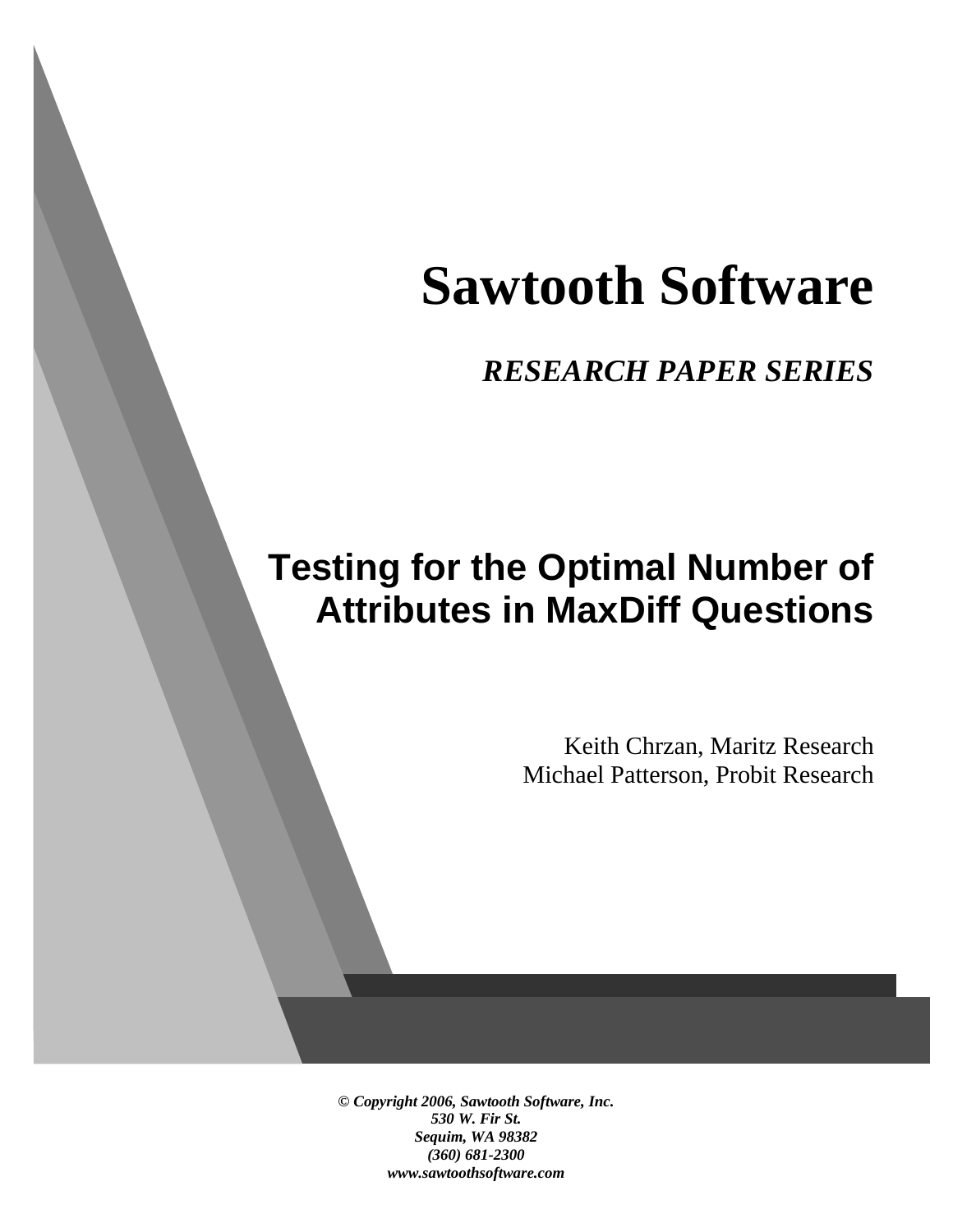# **Testing for the Optimal Number of Attributes in MaxDiff Questions**

Keith Chrzan, Maritz Research Michael Patterson, Probit Research March 2006

# **Introduction**

Maximum difference ("maxdiff") scaling (Finn and Louviere 1992) appeals to applied researchers for a number of good reasons:

- It presents respondents with a simple and theoretically appealing task
- By constraining responses, it prevents scale use bias, which makes it ideal for supporting segmentation and allowing cross-cultural comparisons (Cohen 2003)
- It produces sensitive and discriminating measures (Chrzan and Golovashkina 2006)
- Available commercial software makes design and analysis of maxdiff experiments easy (Sawtooth Software 2005).

If one uses the Sawtooth Software maxdiff software to make a design rather than a balanced incomplete block design, one must decide how many maxdiff items (attributes) to include in each choice question. Bryan Orme (2005) addressed this question with an analysis of synthetic data. He found that a substantial increase in predictive accuracy occurs in maxdiff experiments with 5 items/set rather than 3 items/set. A smaller improvement occurs when moving from 5 to 7 items/set, however.

We seek to augment Orme's findings with analysis of data from real respondents. For our empirical analyses we draw data from three commercial studies, in each of which we systematically manipulated the number of items per question across cells of otherwise similar respondents.

#### **Planned Comparisons**

#### *Dropout Rates*

We use  $\chi^2$  tests to assess whether respondents quit surveys at different rates when maxdiff questions have more or fewer items per set. Because the dropout rates we measured were for the whole survey, and not just for the maxdiff section, we expect this to be a weak test.

#### *Task Length*

Timers at the beginning and end of the maxdiff portion of each questionnaire allow us to measure the duration of the maxdiff questions. Using a median test (because some respondents pause the survey during the maxdiff section) we test for the effect of the number of items per set on task length. With a regression analysis we quantify the contribution of the number of maxdiff questions and the number of items per question on task length.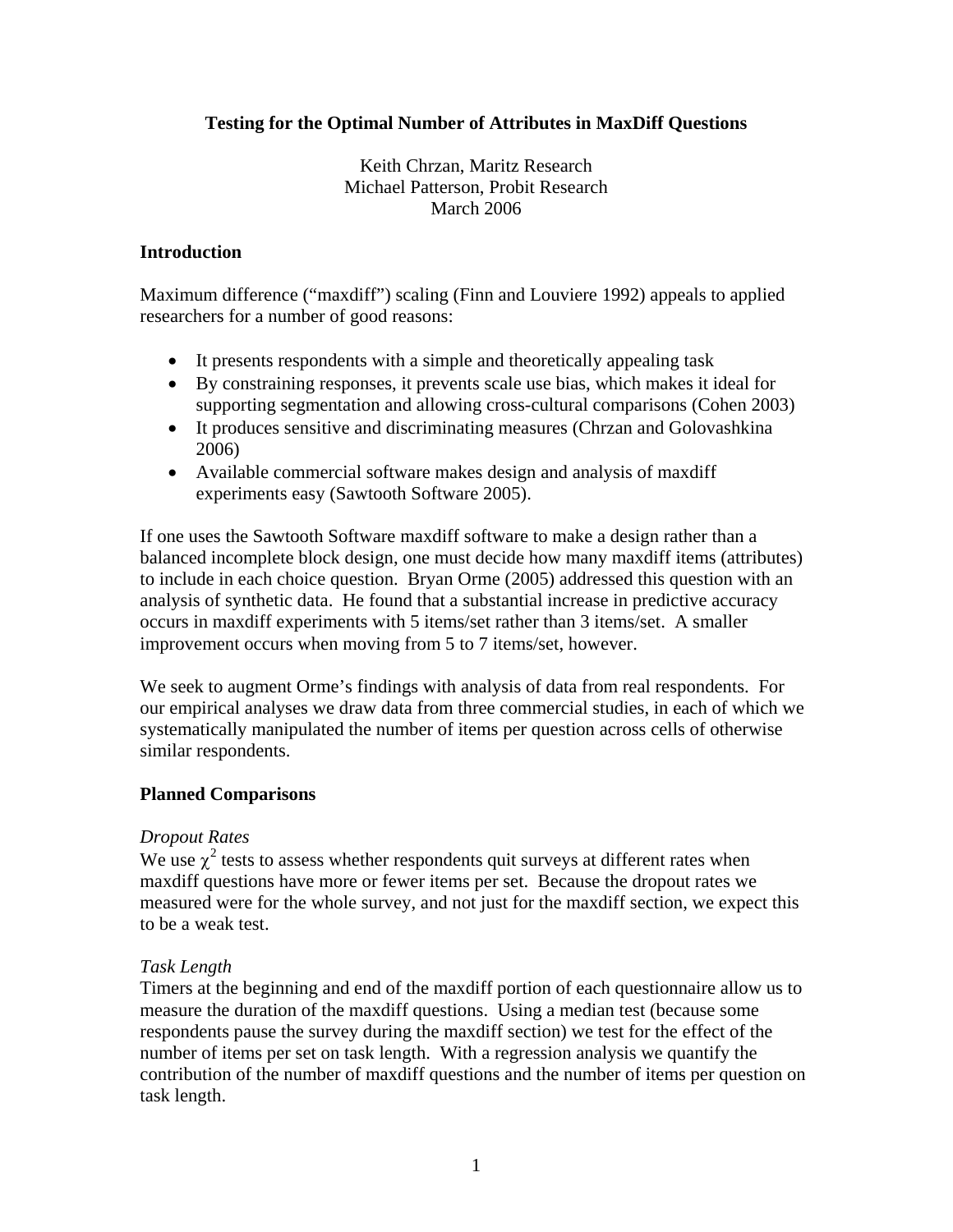# *Positional Bias*

Order or position effects may be more pronounced as the number of items per set increases or decreases, and we track these to check.

### *Parameter Equivalence*

Using the Swait and Louviere (1993) procedure for separating the scale from substantive parameters, we test whether maxdiff question with different numbers of items per set result in substantively different model parameters, or in models with different amounts of response error (scale).

#### *Predictive Validity*

Taking Elrod's (2001) advice against relying on hit rates to validate our maxdiff models, we supplement hit rate analysis with more meaningful out of sample validation tests.

# **Empirical Studies**

# *Study 1*

As part of a 16 minute interview about vacationers' travel preferences, 884 respondents evaluated the appeal of 17 activities in maxdiff questions. Each respondent completed 17 maxdiff questions, as follows:

- 220 had maxdiff questions containing 4 activity items
- 223 had maxdiff questions containing 5 activity items
- 220 had maxdiff questions containing 6 activity items
- 221 had maxdiff questions containing 7 activity items

For a validation holdout task we had respondents rank six of the 17 objects known from prior research to span the spectrum from low to high preference.

# *Study 2*

Like Study 1, this study of 19 activities formed part of a larger study of vacation preferences. A total of 1,236 respondents divided randomly and evenly into three treatments:

- 19 questions, 3 items/question
- 19 questions, 5 items/question
- 19 questions, 8 items/question

Again respondents ranked 6 of the activities that spanned the preference range.

#### *Study 3*

This smaller study tested just 12 activities, again as part of a larger piece of travel research. A total of 904 respondents completed 12 maxdiff questions as follows:

• 302 had 3 items in each maxdiff question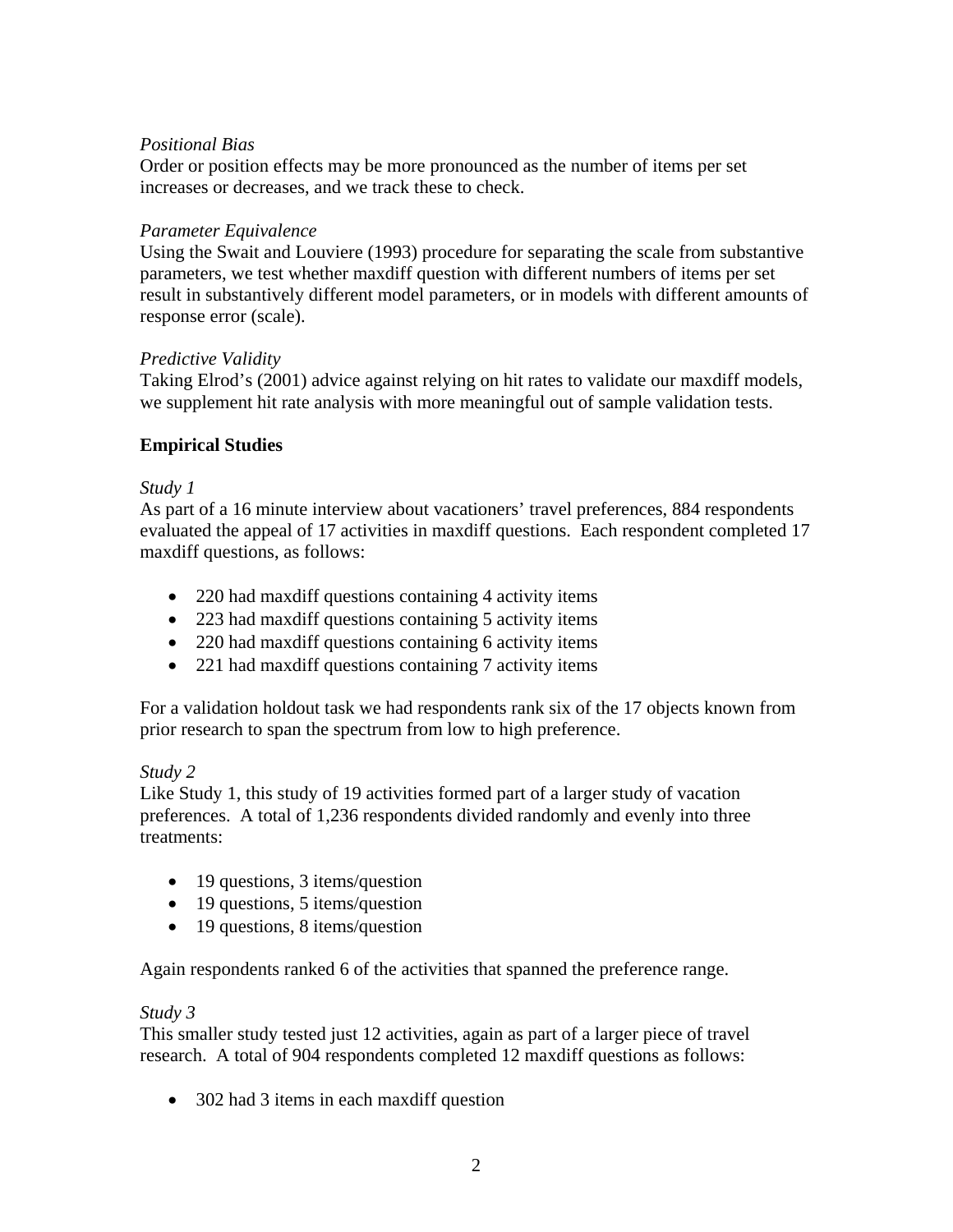- 300 had 5 items/maxdiff question
- 302 had 7 items/question

In this case the client cancelled the holdout question, so we split the sample in half and use the maxdiff model from one half to predict best and worst choices in the other half, and vice versa, as our holdout strategy.

#### **Results**

#### *Dropout Rate*

In study 1, more items per question produced higher dropout rates, results strong enough for a marginally significant linear trend  $(p<11)$ . In Study 2, maxdiff questionnaires with 3 items per set had lower dropout rates than those with either 5 or 9 items per question. Study 3 however, had much lower dropout among respondents receiving 5 items per question than among those receiving 3 or 7.

|             |         | % Dropout |         |  |
|-------------|---------|-----------|---------|--|
| # Items/set | Study 1 | Study 2   | Study 3 |  |
|             |         | 2.6       | 3.2     |  |
|             | 10.0    |           |         |  |
|             | 13.5    | 6.8       | 0.7     |  |
| h           | 13.6    |           |         |  |
|             | 14.9    |           | 3.8     |  |
|             |         | 5.5       |         |  |

As expected the dropout rate differences only weakly point away from using larger numbers of items per question.

#### *Task Length*

In all three studies, highly significant ( $p<0.01$ )  $\chi^2$  tests for median test time showed longer task length as the number of items per questions (and the number of questions) increased:

|             | Interview Length (seconds) |         |         |  |
|-------------|----------------------------|---------|---------|--|
| # Items/set | Study 1                    | Study 2 | Study 3 |  |
|             |                            | 207     | 95      |  |
|             | 220                        |         |         |  |
|             | 248                        | 292     | 139     |  |
|             | 279                        |         |         |  |
|             | 390                        |         | 138     |  |
|             |                            | 361.5   |         |  |

A handy regression equation summarizes the impact of number of questions and number of items per question on task length:

Length (sec) =  $9.4$ (number of questions) + 17.5 number of items/ question)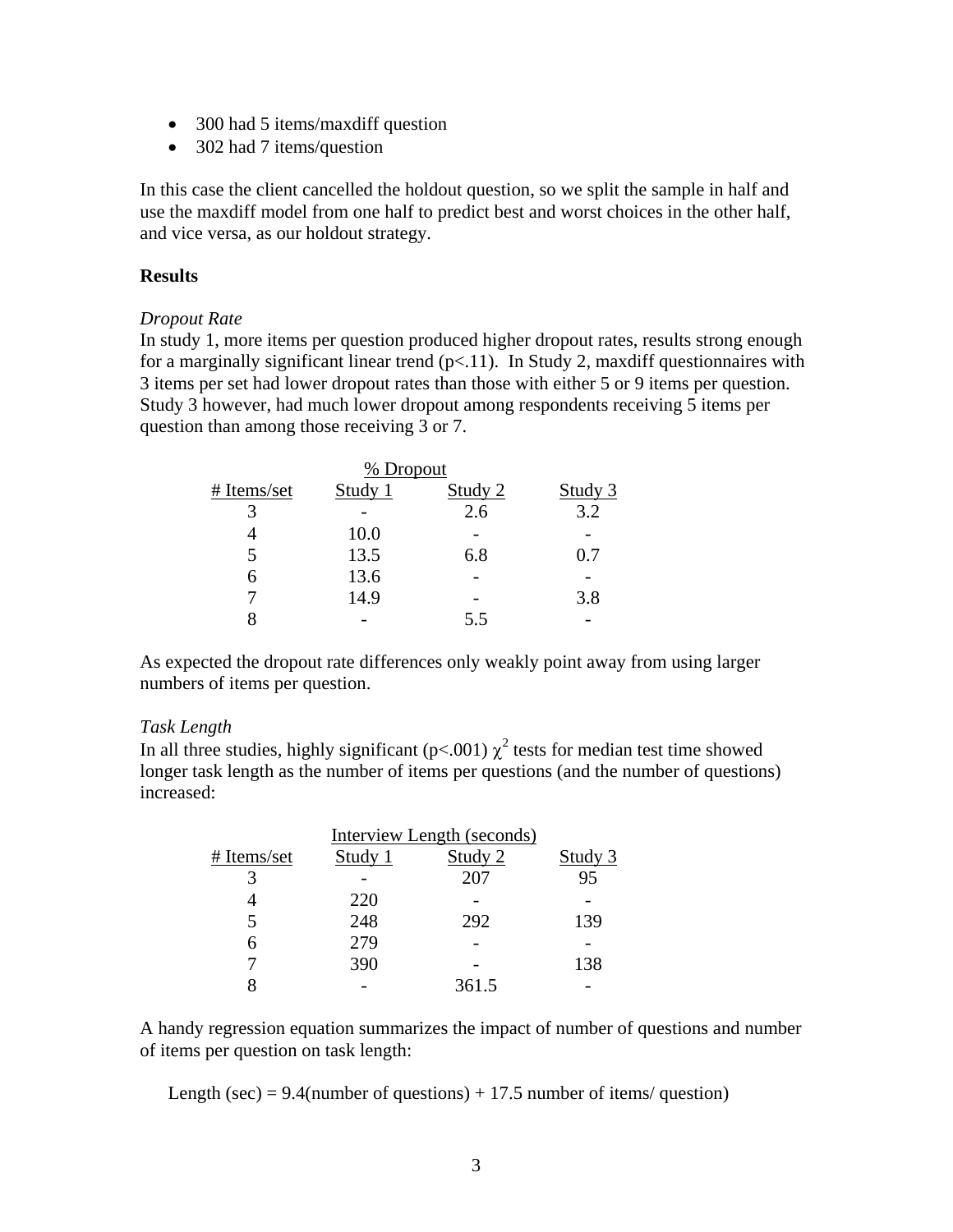#### *Positional Bias*

Very slight position effects seem to occur, but they do not differ based on the number of items per question. For example, in Study 3, a slightly greater number of bests seem to occur in the first position, and a slightly greater number of worsts seem to occur in the last two positions, but (a) the effect is minimal, and (b) it is similar regardless of the number of items per question:

| Position | 3 items |                          | 5 items |     | 7 items |     |
|----------|---------|--------------------------|---------|-----|---------|-----|
|          | b       | $\overline{W}$           | b       | W   | n       | W   |
|          | 36%     | 33%                      | 24%     | 16% | 16%     | 13% |
|          | 36      | 33                       | 19      | 21  | 16      | 15  |
| 3        | 29      | 34                       | 22      | 22  | 15      | 13  |
| 4        |         |                          | 18      | 24  | 13      | 13  |
|          |         |                          | 16      | 18  | 15      | 14  |
| 6        |         | $\overline{\phantom{0}}$ |         |     | 15      |     |
|          |         |                          |         |     |         |     |
|          |         |                          |         |     |         |     |

#### *Parameter Equivalence*

Earlier work assessing the number of question to include in partial profile choice questions (Patterson and Chrzan 2003) found equivalent substantive parameters across partial profile questions of different sizes, but more response error (a smaller scale factor) for question with more attributes per profile. In the case of maxdiff scaling, we expected to find this but we did not: In Study 1 each of the 6 pairs of models had significantly different substantive parameters. Because the Swait and Louviere (1993) procedure is sequential and allows a test of scale only if the test for substantive parameter differences is non-significant, this rendered us unable to test scale parameters. These scale effects were almost negligibly small even if we could not test them for significance. What at first appeared odd became the norm when the same outcome occurred in Studies 2 and 3.

A glance at the aggregate MNL parameters from Study 3, however, reveals that while the substantive parameter vectors may be significantly different, the practical differences among them are small, and would not affect decisions made on the basis of the research:

| Item | 3 items/set | 5 items/set | 7 items/set |
|------|-------------|-------------|-------------|
|      | .60         | .73         | .74         |
| 2    | $-.69$      | $-1.01$     | $-.92$      |
| 3    | .14         | .29         | .09         |
| 4    | .87         | .99         | 1.02        |
| 5    | .04         | $-.12$      | $-.16$      |
| 6    | $-.30$      | $-.30$      | $-.21$      |
|      | .07         | .08         | .11         |
| 8    | $-.63$      | $-.61$      | $-.53$      |
| 9    | $-.63$      | $-1.03$     | $-0.99$     |
| 10   | .59         | .63         | .57         |
|      | .53         | .49         | .54         |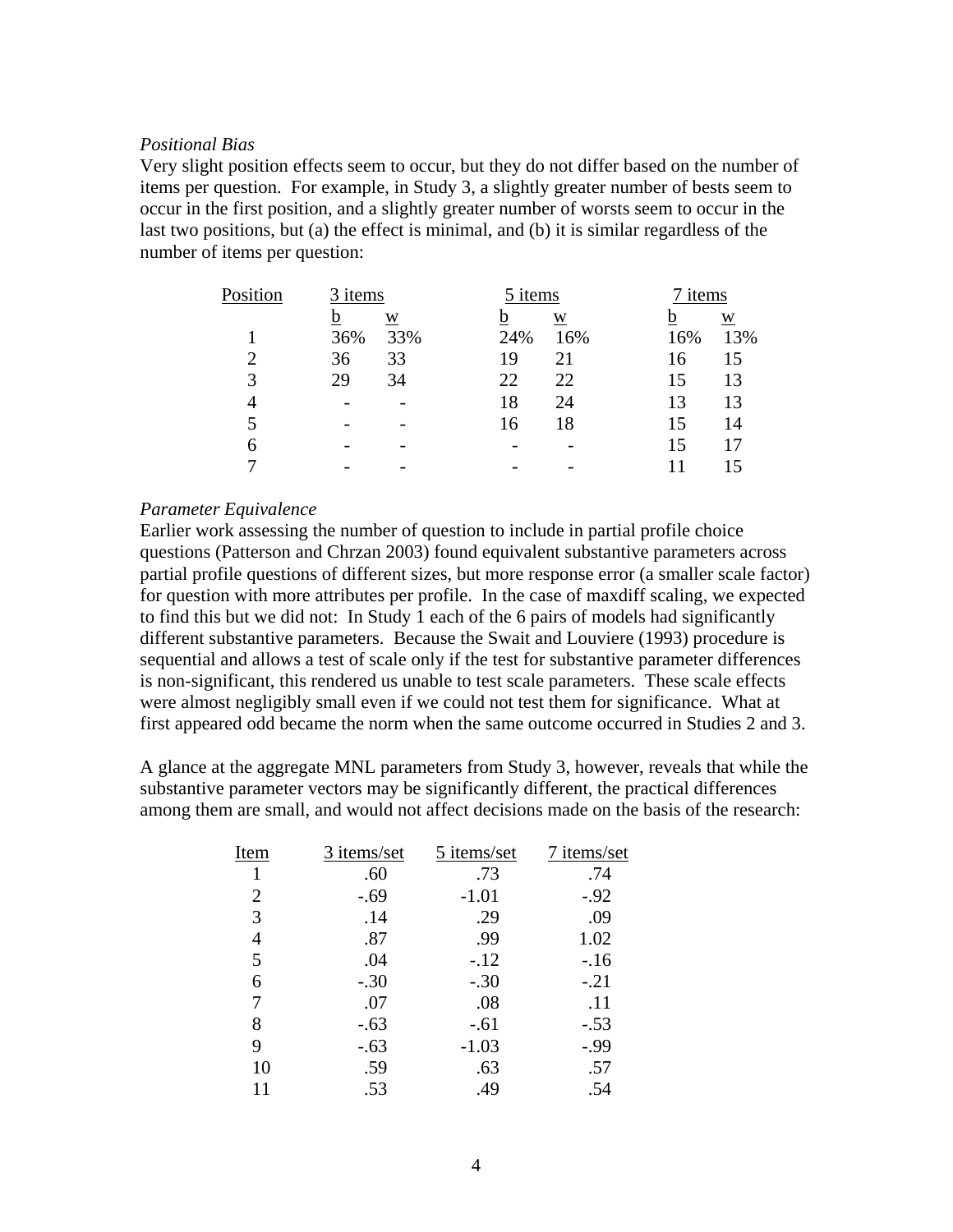Studies 1 and 2 also had similar, but statistically significantly different, parameter vectors.

#### *Predictive Validity*

Hit rates are a poor man's measure of predictive validity (Elrod 2001), but we report them for their familiarity. Neither prediction of first choice nor of full rank orders differs significantly in quality depending on the number of items per question in Study 1:

| Items/set | First Choice % | Rank Order % |
|-----------|----------------|--------------|
|           | 63.6%          | 49.9%        |
|           | 68.6           | 54.2         |
|           | 60.0           | 52.0         |
|           | 62.4           | 52.O         |

In Study 2, first choice hit rates improve with increasing numbers of items per question  $(\chi^2 = 13.6, p < .01)$  but this pattern disappears for the prediction of the full rank order:

| Items/set | First Choice % | Rank Order % |
|-----------|----------------|--------------|
|           | 64.1           | 47.8         |
|           | 72.1           | 49.8         |
|           | 75.5           | 49 4         |

Root mean square error (RMSE) is a measure of how well predictions of shares match actual shares: higher RMSE is worse than smaller. Both for holdout samples of a rank order (Studies 1 and 2) and of best and worst choices (Study 3) RMSE shows no significant differences by number of items per question, though there is a hint that 3 items per question may produce slightly worse predictions than questions with more items:

| Items/set | Study 1 | Study 2                  | Study 3 |
|-----------|---------|--------------------------|---------|
|           |         |                          | 13.1    |
|           | 3.1     | $\overline{\phantom{0}}$ |         |
|           | 3.8     | 2.9                      | 12.2    |
| h         | 5.5     |                          |         |
|           | 4.7     |                          | 11.1    |
|           |         |                          |         |

#### **Discussion**

No qualitative differences in results emerge from these analyses as a function of the number of items per question. Given Orme's (2005) findings about increasing accuracy with larger numbers of maxdiff questions, and our finding that task length increases with number of items per question, we recommend a larger number of questions with smaller numbers of items per question. Given the slight evidence of poorer hit rates and poorer out-of-sample for 3 items per question we recommend using 4 or 5 items per question in maxdiff experiments. For example, in the same amount of time, respondents could rate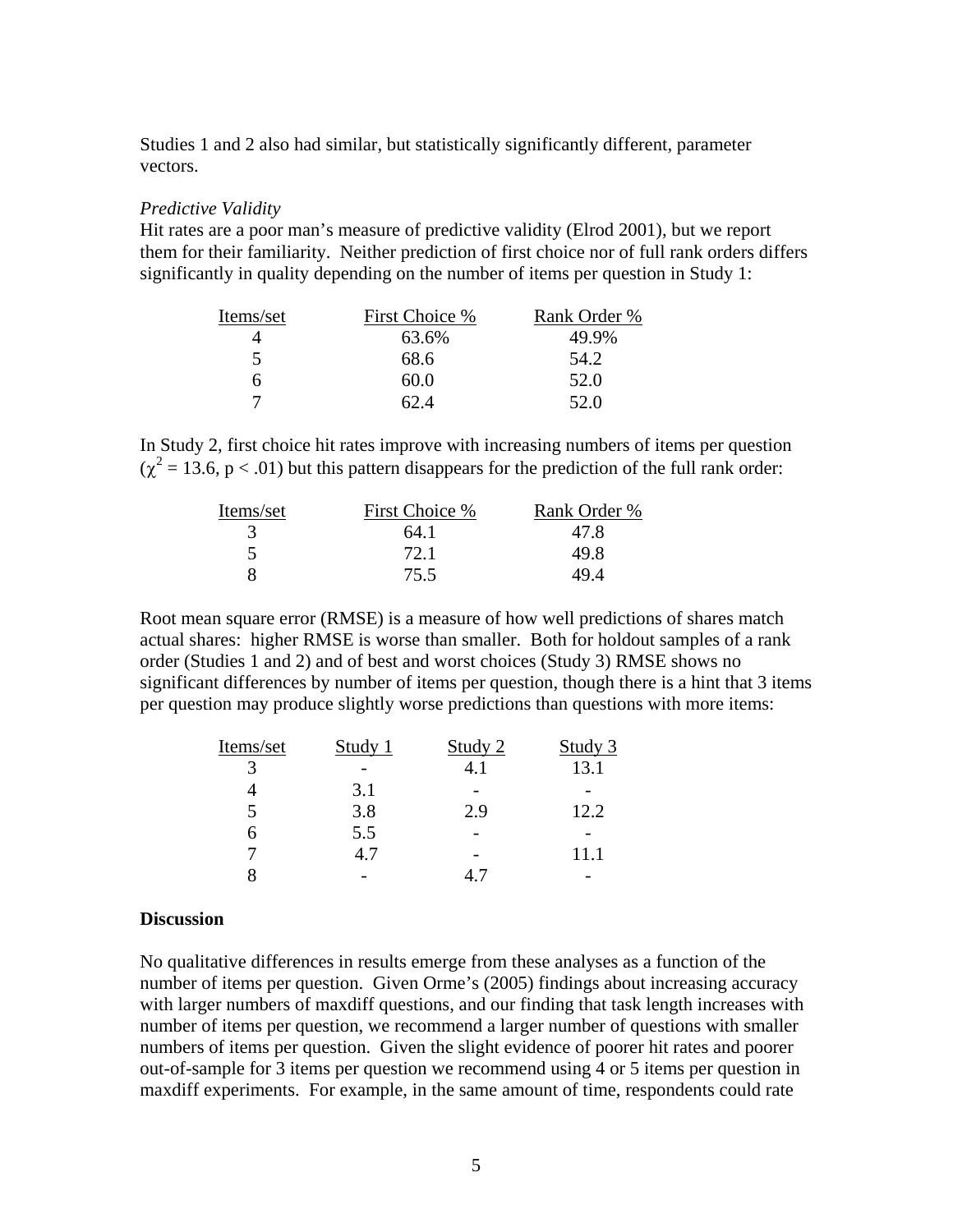20 maxdiff questions with 4 items per question or 15 with 7 items per question. With mixed evidence about the number of items per set (except that smaller questions are shorter questions) and Orme's evidence of greater accuracy with more questions, the design having respondents complete 20 questions with 4 items per question makes more sense than the design with 15 questions and 7 items per question.